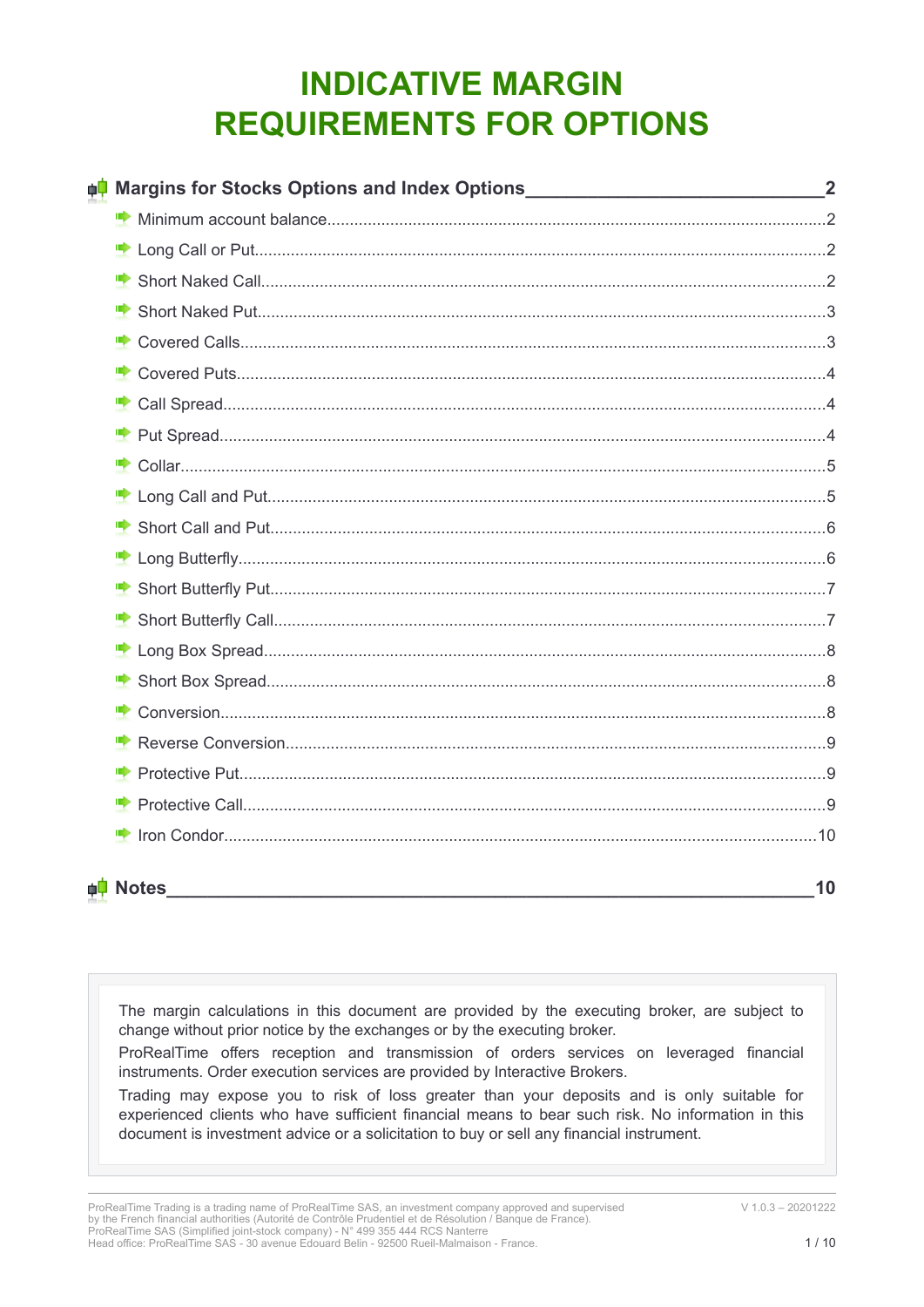## <span id="page-1-3"></span>**Margins for Stocks Options and Index Options**

#### <span id="page-1-2"></span>**Minimum account balance**

A minimum net liquidation value (NLV) of at least USD 2,000 is required to establish or increase an options position.

## <span id="page-1-1"></span>**Long Call or Put**



### <span id="page-1-0"></span>**Short Naked Call**



| Initial/End of Day Margin: Stock Options <sup>1</sup> | Call Price + Maximum ( $(20\%~^2$ * Underlying Price - Out of the Money<br>Amount), (10% * Underlying Price))              |
|-------------------------------------------------------|----------------------------------------------------------------------------------------------------------------------------|
|                                                       | Index Options <sup>1</sup>                                                                                                 |
|                                                       | Call Price + Maximum ( $(15\%$ <sup>3</sup> * Underlying Price - Out of the Money<br>Amount), (10% * Underlying Price))    |
|                                                       | <b>World Currency Options 1</b>                                                                                            |
|                                                       | Call Price + Maximum ( $(4\%$ <sup>2</sup> $*$ Underlying Price - Out of the Money<br>Amount), (0.75% * Underlying Price)) |
|                                                       | Cash Basket Option 1                                                                                                       |
|                                                       | In the Money Amount                                                                                                        |
| $\rightarrow$ Maintenance Margin:                     | Same as initial                                                                                                            |

The margin calculations in this document are provided by the executing broker, are subject to change without prior notice by the exchanges or by the executing broker.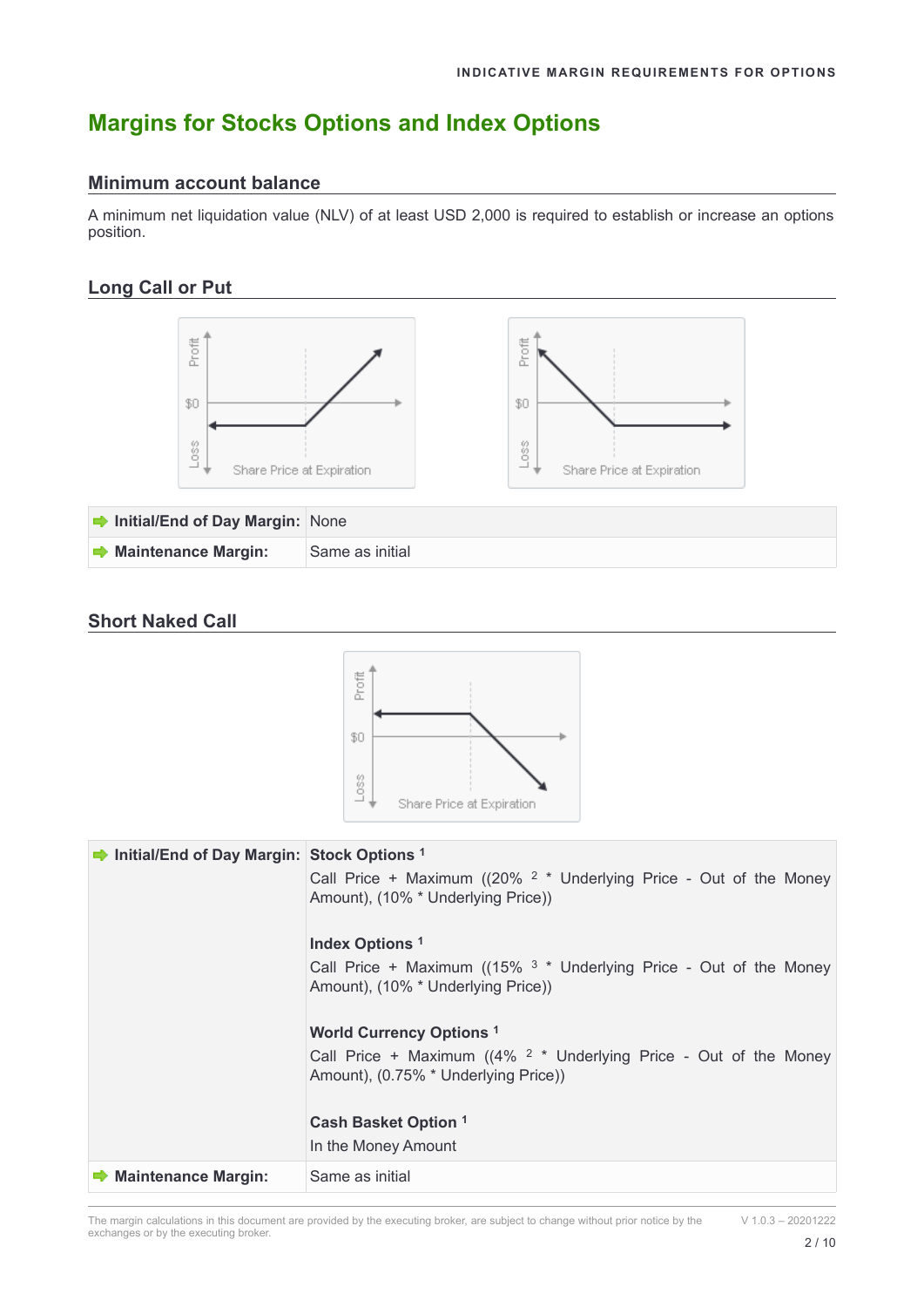<span id="page-2-1"></span>

#### <span id="page-2-0"></span>**Covered Calls**

Short an option with an equity position held to cover full exercise upon assignment of the option contract.



|                                   | Initial/End of Day Margin: Initial Stock Margin Requirement + $MAX((\text{In the Money Amount})$ , $(\text{MIN}(price \rightarrow \text{Intra})$<br>of the option), (price of the stock))) $^4$ |
|-----------------------------------|-------------------------------------------------------------------------------------------------------------------------------------------------------------------------------------------------|
| $\rightarrow$ Maintenance Margin: | Initial Stock Margin Requirement + MAX((In the Money Amount), (MIN(price<br>of the option), (price of the stock))) $^4$                                                                         |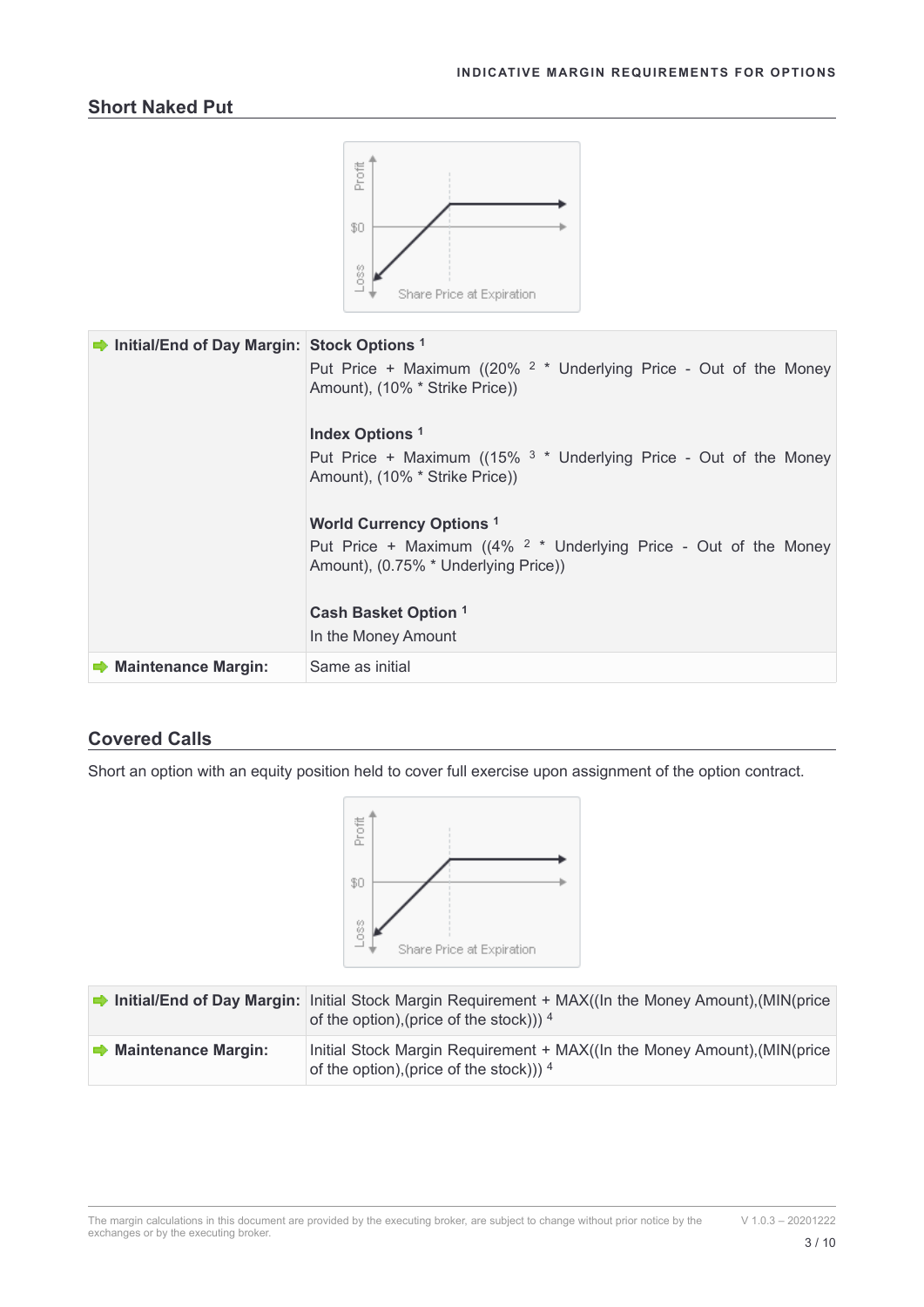#### <span id="page-3-2"></span>**Covered Puts**

Short an option with an equity position held to cover full exercise upon assignment of the option contract.



|                                   | Initial/End of Day Margin: Initial Stock Margin Requirement + In the Money Amount |
|-----------------------------------|-----------------------------------------------------------------------------------|
| $\rightarrow$ Maintenance Margin: | Initial Stock Margin Requirement + In the Money Amount                            |

## <span id="page-3-1"></span>**Call Spread**

A long and short position of equal number of calls on the same underlying (and same multiplier) if the long position expires on or after the short position.



|                                   | <b>• Initial/End of Day Margin:</b> Maximum (Strike Long Call - Strike Short Call, 0) |
|-----------------------------------|---------------------------------------------------------------------------------------|
| $\rightarrow$ Maintenance Margin: | ∣Same as initial                                                                      |

#### <span id="page-3-0"></span>**Put Spread**

A long and short position of equal number of puts on the same underlying (and same multiplier) if the long position expires on or after the short position.



|                                   | <b>herally End of Day Margin:</b> Maximum (Short Put Strike - Long Put Strike, 0) |
|-----------------------------------|-----------------------------------------------------------------------------------|
| $\rightarrow$ Maintenance Margin: | l Same as initial                                                                 |

The margin calculations in this document are provided by the executing broker, are subject to change without prior notice by the exchanges or by the executing broker.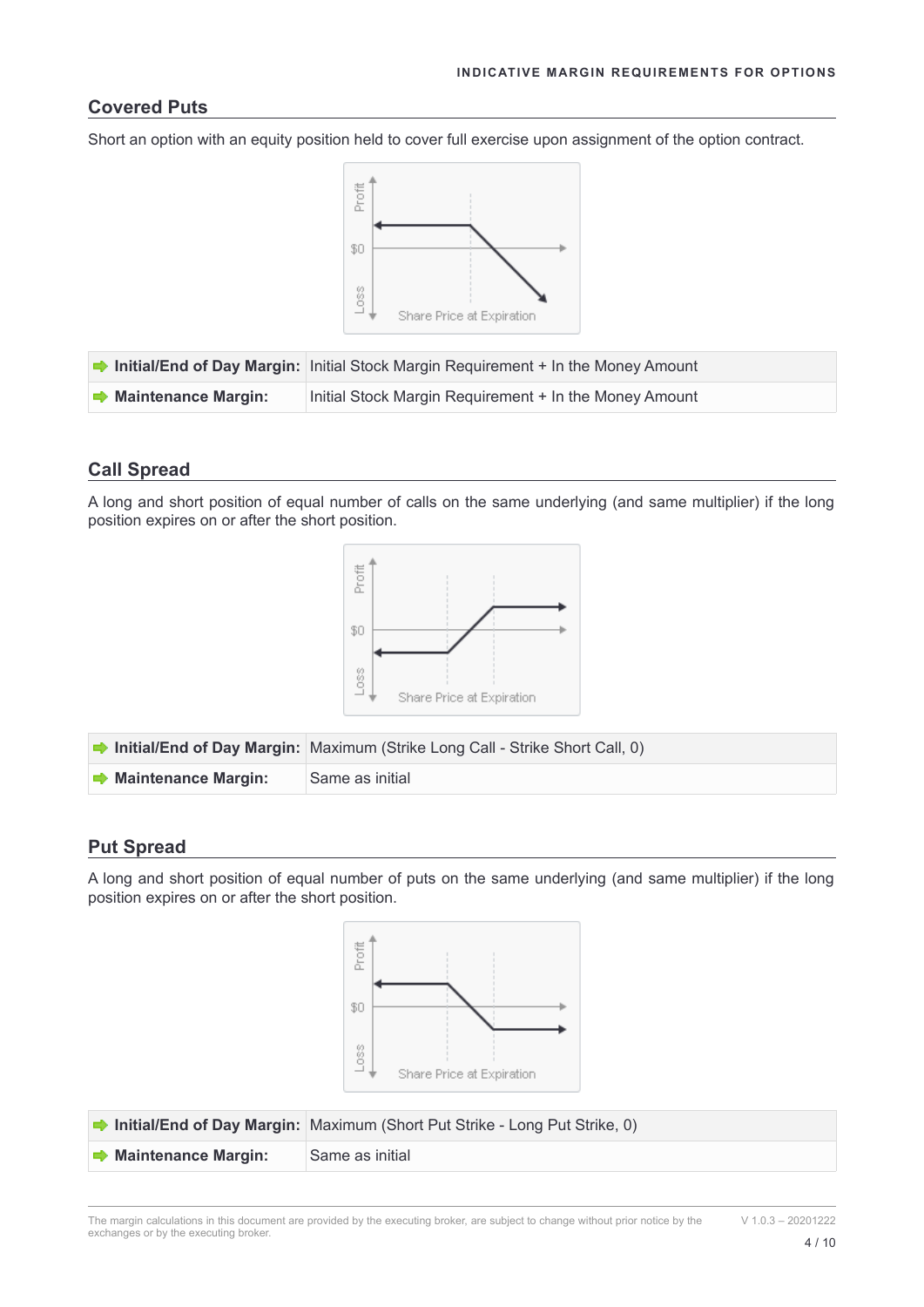#### <span id="page-4-1"></span>**Collar**

Long put and long underlying with short call. Put and call must have same expiration date, same underlying (and same multiplier), and put exercise price must be lower than call exercise price.



|                              | Initial/End of Day Margin: Initial Stock Margin Requirement + In the Money Call Amount                       |
|------------------------------|--------------------------------------------------------------------------------------------------------------|
|                              | <b>Equity with Loan Value of Long Stock</b><br>Minimum (Current Market Value, Call Aggregate Exercise Price) |
| <b>■ Maintenance Margin:</b> | Minimum (((10% * Put Exercise Price) + Out of the-Money Put Amount),<br>(25% * Call Exercise Price))         |

## <span id="page-4-0"></span>**Long Call and Put**

 $\rightarrow$  **Maintenance Margin:** Same as initial

Buy a call and a put.

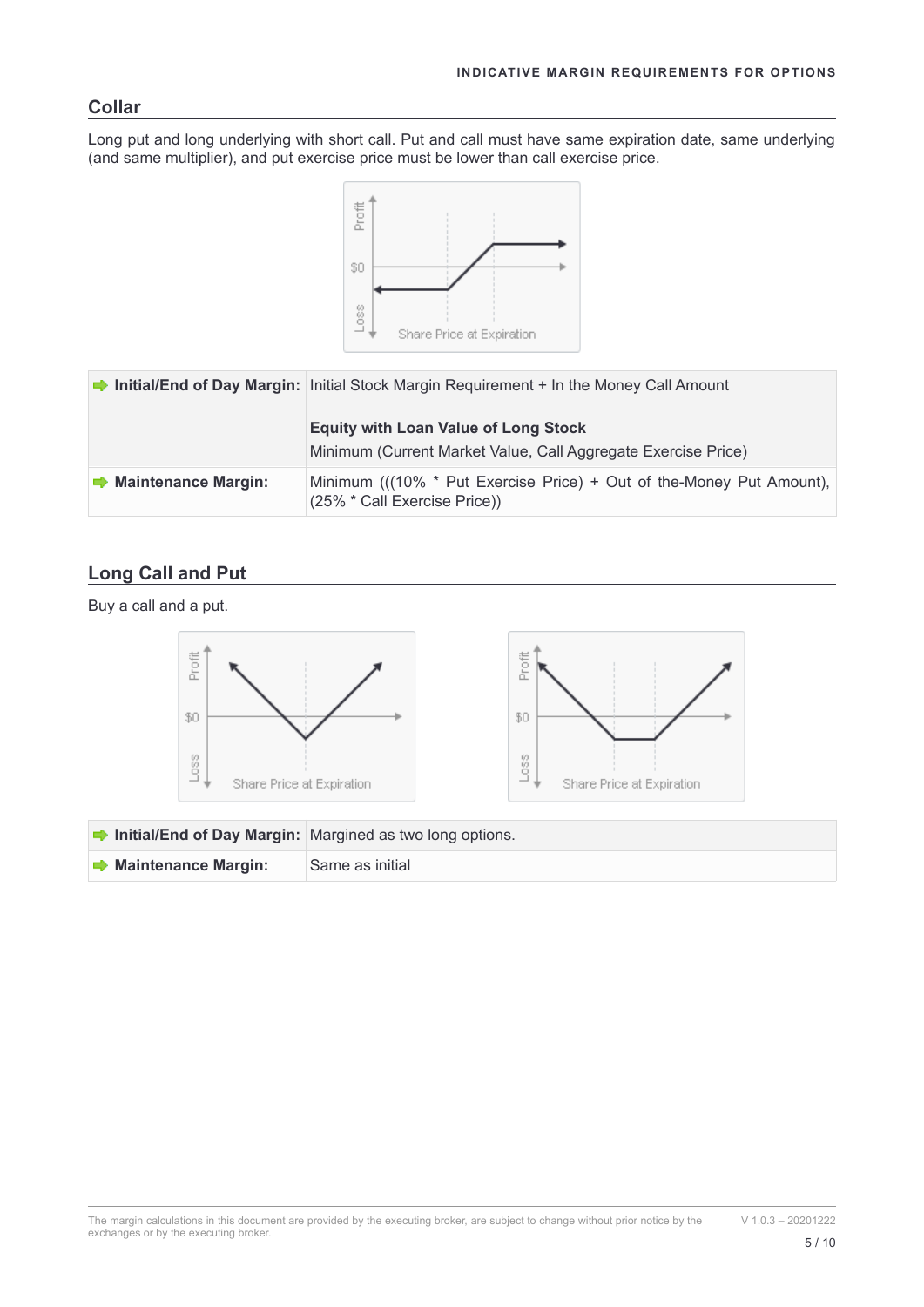#### <span id="page-5-1"></span>**Short Call and Put**

Sell a call and a put.



|                                   | Initial/End of Day Margin: If Initial Margin Short Put > Initial Short Call, then Initial Margin Short Put +<br><b>Price Short Call</b><br><b>ELSE</b> |
|-----------------------------------|--------------------------------------------------------------------------------------------------------------------------------------------------------|
|                                   | If Initial Margin Short Call >= Initial Short Put, then Initial Margin Short Call<br>+ Price Short Put                                                 |
| $\Rightarrow$ Maintenance Margin: | Same as initial                                                                                                                                        |

#### <span id="page-5-0"></span>**Long Butterfly**

Two short options of the same series (class, multiplier, strike price, expiration) offset by one long option of the same type (put or call) with a higher strike price and one long option of the same type with a lower strike price. All component options must have the same expiration, same underlying, and intervals between exercise prices must be equal.



| Initial/End of Day Margin: None   |                 |
|-----------------------------------|-----------------|
| $\rightarrow$ Maintenance Margin: | Same as initial |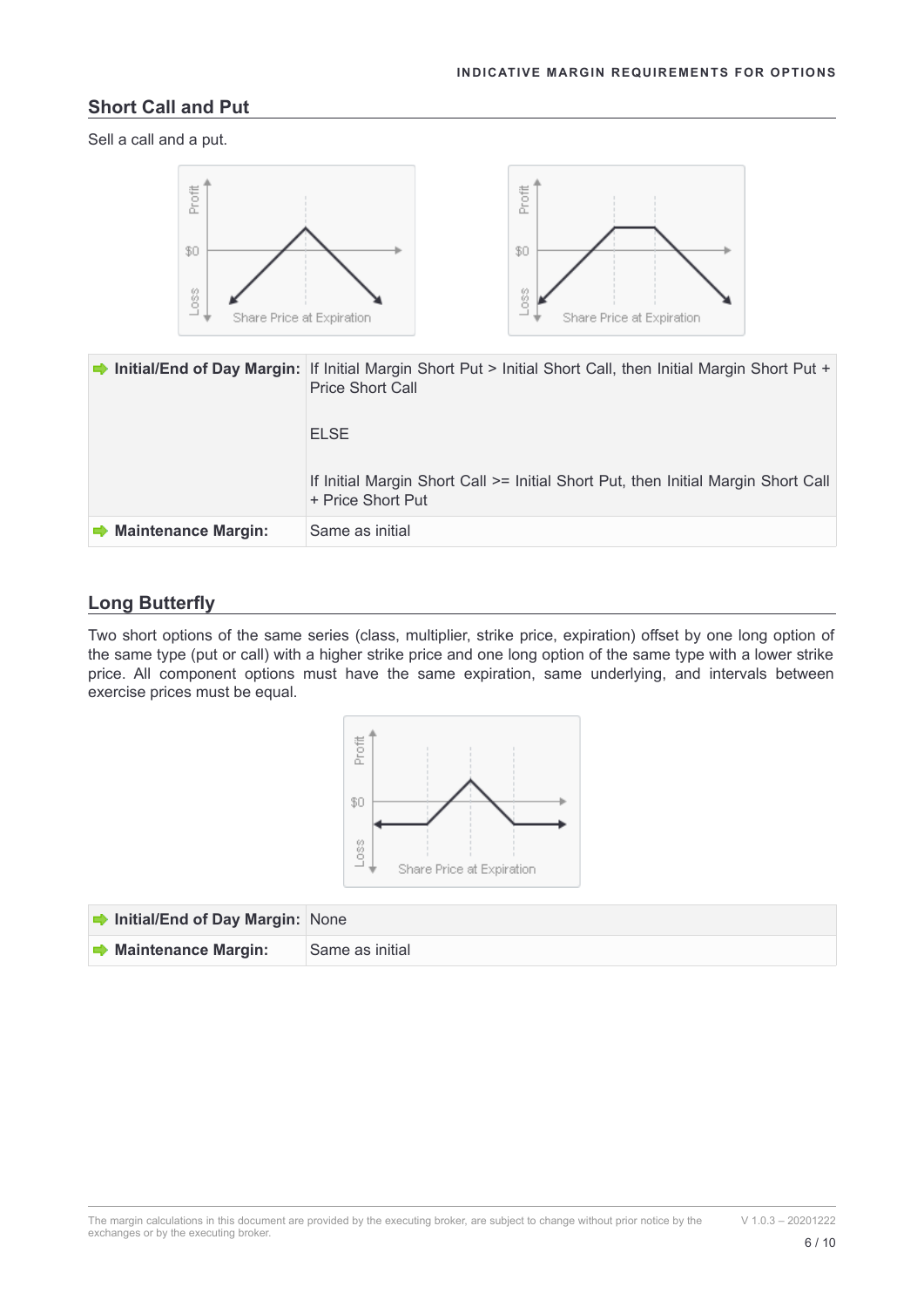#### <span id="page-6-1"></span>**Short Butterfly Put**

Two long put options of the same series offset by one short put option with a higher strike price and one short put option with a lower strike price. All component options must have the same expiration, same underlying, and intervals between exercise prices must be equal.



|                                   | <b>→ Initial/End of Day Margin:</b> MAX(Highest Put Strike - Middle Put Strike, 0) + MAX(Lowest Put Strike -<br>Middle Put Strike, 0) |
|-----------------------------------|---------------------------------------------------------------------------------------------------------------------------------------|
| $\rightarrow$ Maintenance Margin: | Same as initial                                                                                                                       |

#### <span id="page-6-0"></span>**Short Butterfly Call**

Two long call options of the same series offset by one short call option with a higher strike price and one short call option with a lower strike price. All component options must have the same expiration, same underlying, and intervals between exercise prices must be equal.



|                                   | <b>hitial/End of Day Margin:</b> MAX(Middle Call Options Strike - High Call Options Strike, $0$ ) + MAX(Middle<br>Call Options Strike - Lowest Call Option Strike, 0) |
|-----------------------------------|-----------------------------------------------------------------------------------------------------------------------------------------------------------------------|
| $\rightarrow$ Maintenance Margin: | Must maintain initial margin                                                                                                                                          |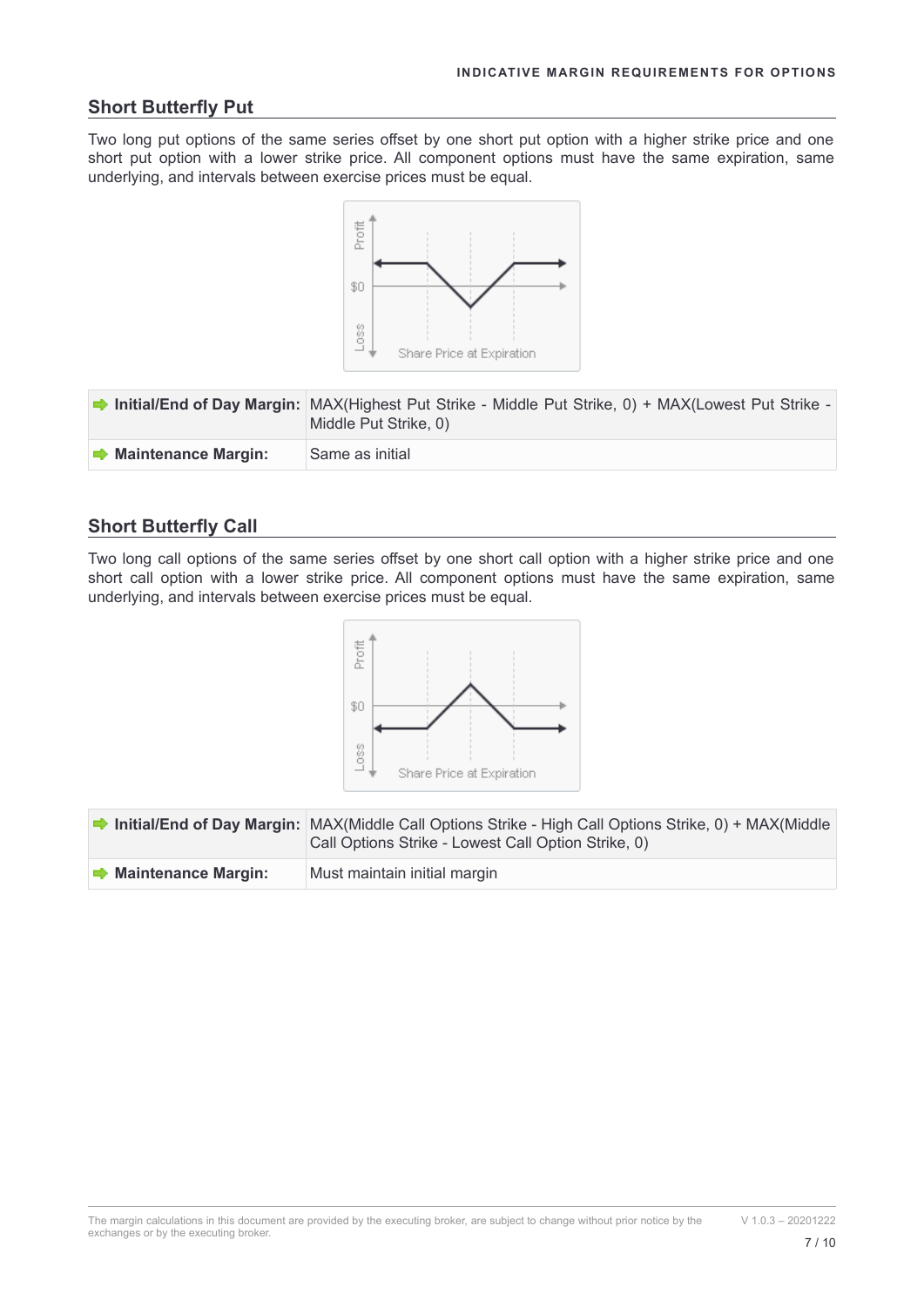#### <span id="page-7-2"></span>**Long Box Spread**

Long call and short put with the same exercise price ("buy side") coupled with a long put and short call with the same exercise price ("sell side"). Buy side exercise price is lower than the sell side exercise price. All component options must have the same expiration, and underlying (multiplier).



| $\rightarrow$ Initial/End of Day Margin: None |                 |
|-----------------------------------------------|-----------------|
| $\rightarrow$ Maintenance Margin:             | Same as initial |

#### <span id="page-7-1"></span>**Short Box Spread**

Long call and short put with the same exercise price ("buy side") coupled with a long put and short call with the same exercise price ("sell side"). Buy side exercise price is higher than the sell side exercise price. All component options must have the same expiration, and underlying (multiplier).



|                                   | <b>hitial/End of Day Margin:</b> $MAX(1.02 \times cost to close, Long Call Strike - Short Call Strike)$ |
|-----------------------------------|---------------------------------------------------------------------------------------------------------|
| $\rightarrow$ Maintenance Margin: | Same as initial                                                                                         |

#### <span id="page-7-0"></span>**Conversion**

Long put and long underlying with short call. Put and call must have the same expiration date, underlying (multiplier), and exercise price.



|                                   | Initial/End of Day Margin: Initial Stock Margin Requirement + In the Money Call Amount |
|-----------------------------------|----------------------------------------------------------------------------------------|
| $\rightarrow$ Maintenance Margin: | 10% of the strike price + In the Money Call Amount                                     |

The margin calculations in this document are provided by the executing broker, are subject to change without prior notice by the exchanges or by the executing broker.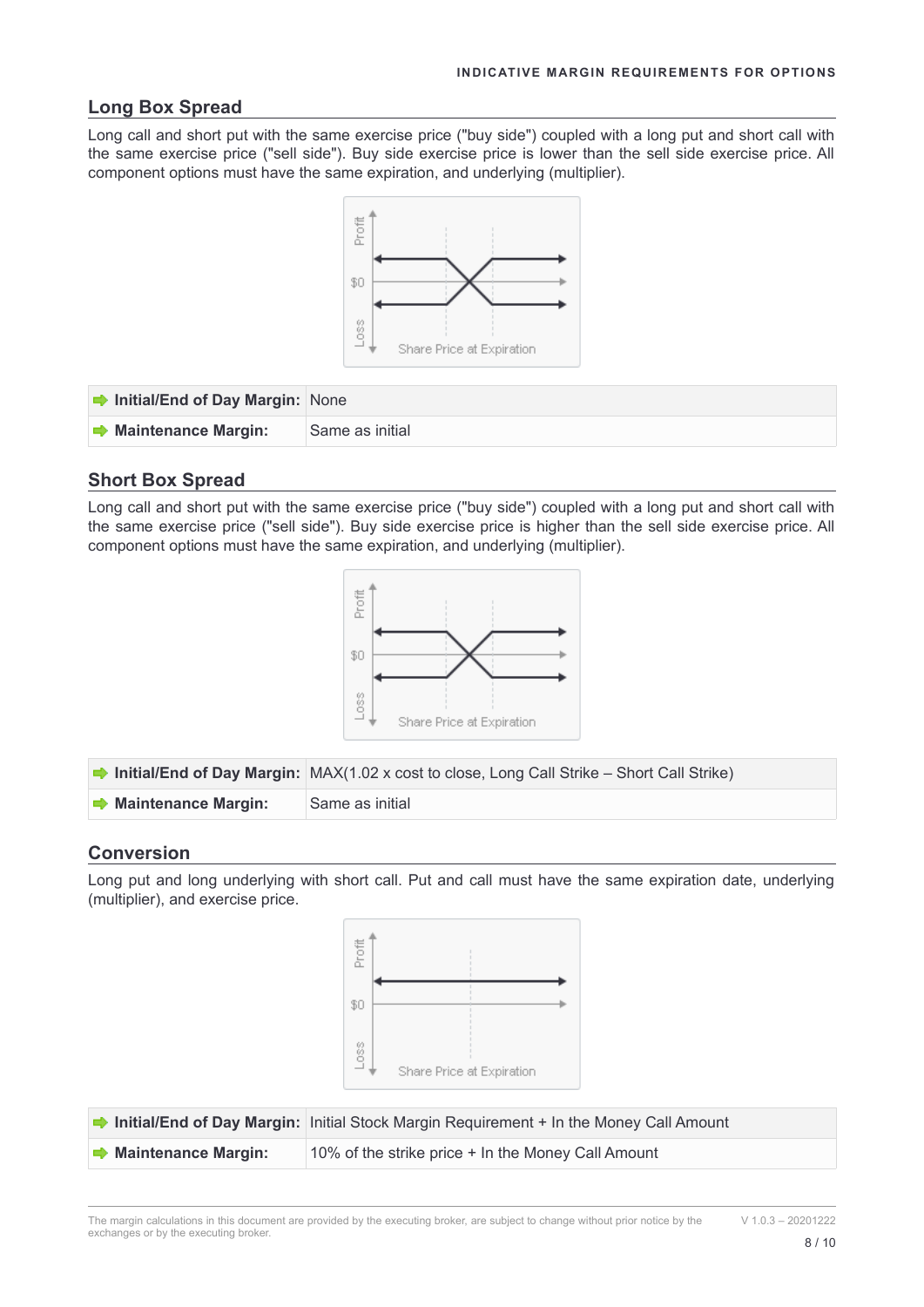#### <span id="page-8-2"></span>**Reverse Conversion**

Long call and short underlying with short put. Put and call must have same expiration date, underlying (multiplier), and exercise price.



|                                   | Initial/End of Day Margin: In the Money Put Amount + Initial Stock Margin Requirement |
|-----------------------------------|---------------------------------------------------------------------------------------|
| $\rightarrow$ Maintenance Margin: | In the Money Put Amount + (10% * Strike Price)                                        |

#### <span id="page-8-1"></span>**Protective Put**

Long Put and Long Underlying.



|                                   | Initial/End of Day Margin: Initial Stock Margin Requirement                                              |
|-----------------------------------|----------------------------------------------------------------------------------------------------------|
| $\rightarrow$ Maintenance Margin: | Minimum ((10% * Put Strike Price) + Put Out of the Money Amount), Long<br>Stock Maintenance Requirement) |

#### <span id="page-8-0"></span>**Protective Call**

Long Call and Short Underlying.



|                                   | Initial/End of Day Margin: Initial Standard Stock Margin Requirement                                        |
|-----------------------------------|-------------------------------------------------------------------------------------------------------------|
| $\rightarrow$ Maintenance Margin: | Minimum ((10% * Call Strike Price) + Call Out of the Money Amount),<br>Short Stock Maintenance Requirement) |